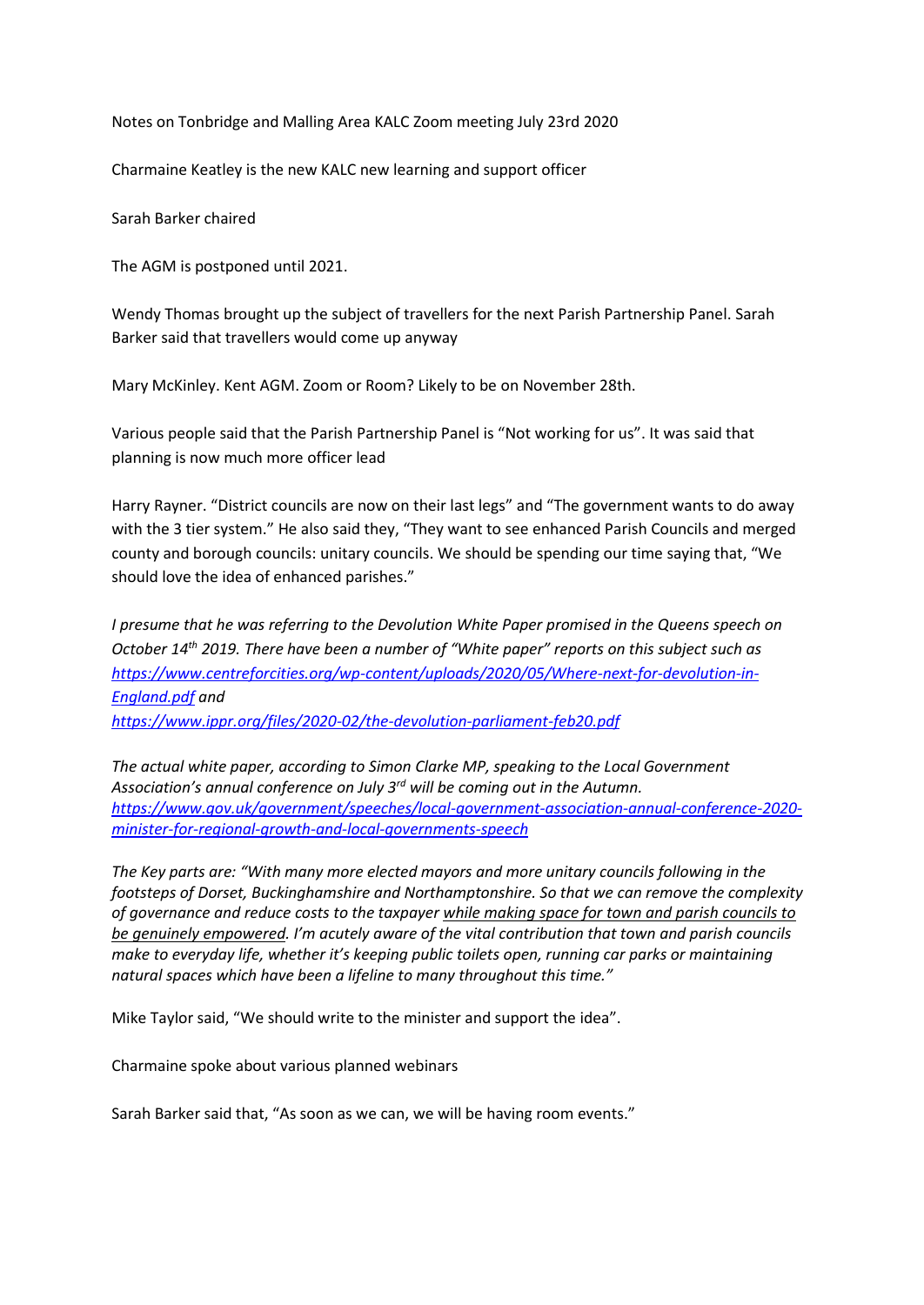Sarah from Shipbourne PC was concerned about lack of parking enforcement at weekends. Could parishes club together to pay for a traffic warden?, she asked.

Janice Massy from Hadlow made similar comments.

Harry said that parking in most places is in the hands of County Councils. It is normally self financing. In Kent, it was passed back to boroughs on condition that they met minimum standards. TMBC is in the process of withdrawing from providing various services, e.g. toilets. Harry recommended writing to KCC's Michael Payne and the leader and deputy leader to say the parishes have lost confidence in the borough's ability to deal with parking. It was clear that does not apply to all parishes. Sarah Barker asked that if parishes wanted to be involved in such a scheme, they should let her know. She also said that she would ask that it be raised at the next PPP meeting.

Planning issues: David Thornewell said that officers are proposing approval of a scheme to develop 40 acres in East Malling if money were given, but none was to be spent in the relevant parishes. He said there had been no consultation with Parish Councils. Sarah Barker said her council had managed to get some of their proposals into the S106 agreement . She said perhaps she had shouted louder than others.

Sarah Barker said that the Parish Carter is "Not working" and Patrick Thomas said, "We are not being listened to".

David Thornewell asked, "Will we be told if applications have been amended?" There were more complaints about time restrictions re planning. Mike Taylor commented, "We just have to think smart". Mary McKinlay was concerned that, "We are not consulting our parishioners".

Harry Rayner said Wrotham had been successful in getting money under S106 agreements by talking directly to the developer, before TMBC had a chance to get involved, citing an S106 agreement on a solar farm that led to getting "Money in in 6 figures", adding that "The borough council has no way of preventing Parish Councils talking directly talking to parishioners and developers".

Sarah Barker. Back to the Parish Charter. Harry Rayner said it is not worth the paper it is written on. Jenny Bate. We don't have to take any notice of the TMBC report. We need to tell parishioners about anything that is likely to concern them.

## The general view of the Meeting was to reject the Parish Charter.

Local Plan. There would be an update on Tuesday at the Planning and Transportation Advisory Board (PTAB.)

(The official position on progress and revised timings are at <https://www.tmbc.gov.uk/services/planning-and-development/planning/planning-local-plans> Harry Rayner said, "There is a new housing arrangement" and that "They won't be ready until September or October".